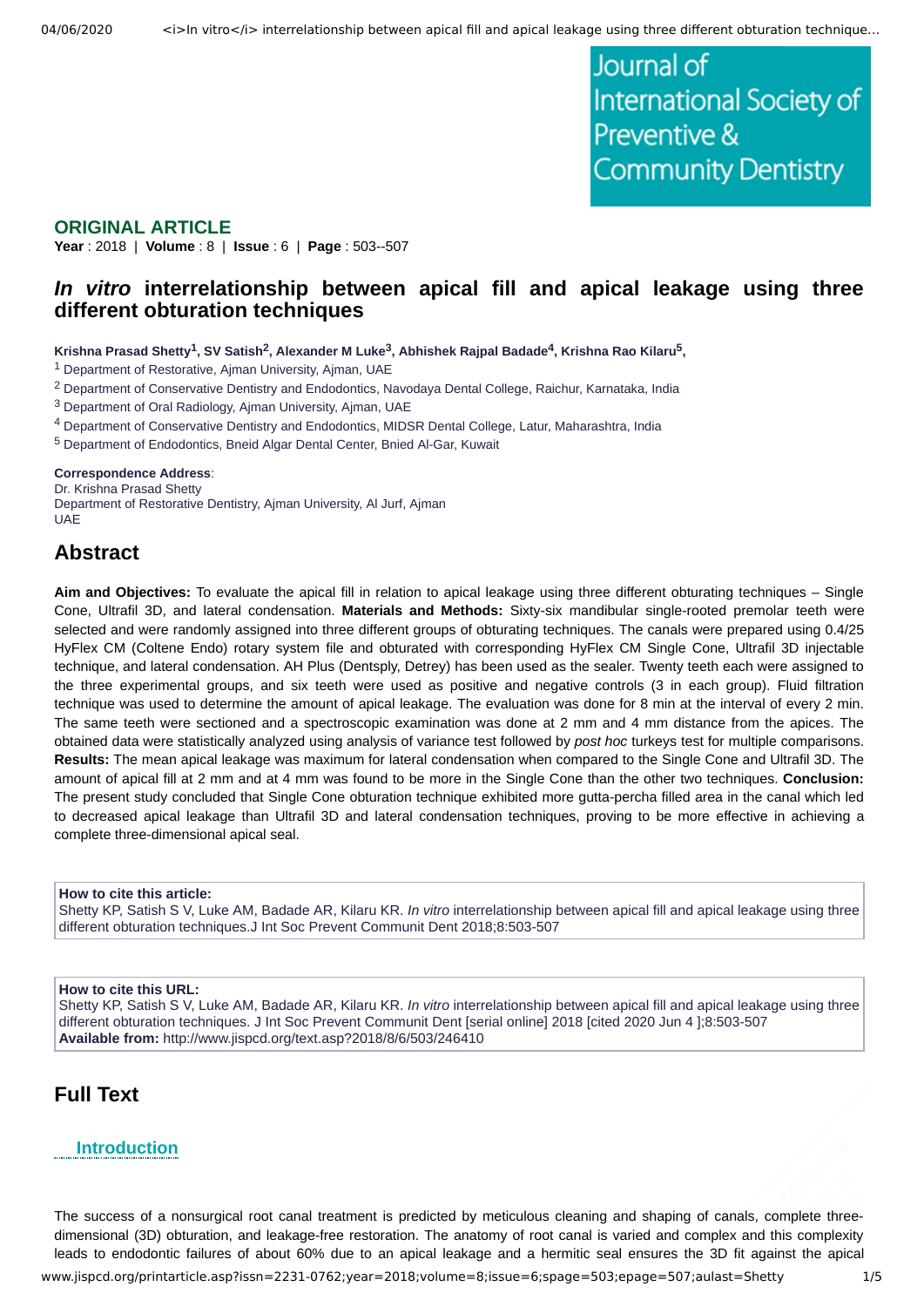04/06/2020 <i>ln vitro</i> interrelationship between apical fill and apical leakage using three different obturation technique...

leakage.[1]

Various obturating techniques have been proposed which claim as superior to one another to achieve an excellent apical seal and to eliminate the chances of endodontic failure owing to apical leakage.[2] Schilder states that warm gutta-percha permits a greater density of filling in the apical one-third of the root, but on the contrary, studies reported that lateral condensation showed Both superiority and inferiority.[3],[4] Hence, this study was aimed to evaluate the efficacy of the apical seal of warm gutta-percha (Ultrafil 3D), lateral condensation, and Single Cone technique.

A plethora of materials was also introduced, each with having its own unique characteristics, yet the gutta-percha still remains at the forefront of all since its inception into endodontic practice,[5] but it lacks complete bonding to the internal root structure, and hence, the root canal sealant plays an important role. Sealers are used to attain impervious seal between the obturating material and root canal wall. AH plus has been chosen as the sealer in this study, due to its excellent properties, such as low solubility, small expansion, adhesion to dentin, antimicrobial efficacy against Enterococcus faecalisand its very good sealing ability. AH Plus is looked as a benchmark.[6],[7] An essential component that has proven to be a boon to test this efficacy of the apical seal is the fluid filtration technique,[8] giving an exact calibrated measurement that is essential to determine the extent and amount of leakage.

Thus, the aim of this in vitro study was to determine the relationship between the amount of sealing capability of gutta-percha and leakage analysis in the apical area among three different obturating techniques, i.e., Single Cone, Ultrafil 3D, and lateral condensation.

## **Materials and Methods**

Freshly extracted sixty-six mandibular single-rooted premolar teeth were collected from Department of OMFS, Navodaya Dental College, and were decoronated at cementoenamel junction using a diamond disc. Ethical clearance obtained from the Ethical Committee of the institution, on June 2, 2017, N with Ref No. NDC/C.E/05/2013-14. The working length was determined using ROOT ZX apex locator (J. MORITA, USA) and the #20 K file. All the teeth were prepared using 0.4/25 HyFlex CM (Colténe-Whaledent, Konstanz, Germany) rotary system file and Glyde File Prep (DENTSPLY) as a lubricant. Interinstrumentation irrigation was done using 3% of sodium hypochlorite and final irrigation was done using normal saline.

After completing all the preparations, the canals were dried using paper points and AH Plus sealer was applied with a lentulospiral and the teeth were randomly assigned to the following three groups:

Group I: Obturated with a Single Cone. The GP cone corresponding to the 0.6/25 HyFlex CM rotary system file (Coltene Endo) was lightly coated with AH Plus sealer and then placed in the canal up to the determined working length (n = 20)Group II: Obturated with Ultrafil 3D. Ultrafil® 3D injectable gutta-percha system (Colténe-Whaledent, Konstanz, Germany) was used for obturation according to the manufacturer's instructions (n = 20)Group III: Obturated with lateral condensation. The lateral condensation obturation was done with hand spreaders using master cone and accessory cones ( $n = 20$ ).

After completion of the obturation process, excess gutta-percha was removed using a heated instrument and the coronal cavities were sealed using Cavit G. Radiographs were obtained to confirm the obturation and the teeth were stored at room temperature, for 7 days to allow the material set completely.

Specimens in the positive (n = 3) and the negative control groups (n = 3) were instrumented in a similar way. The root apices were coated with two coats of nail polish except for the apical 2 mm. The canals in the positive control group were not obturated to allow 100% leakage. The teeth in the negative group were coated with two coats of nail polish completely to ensure that there was no leakage.

A modified fluid filtration[9],[10] analysis was used to determine the apical leakage under the pressure of 20 ml/min. The air bubble was incorporated in the pipette using a syringe and was stabilized at the zero mark [Figure 1]. The corresponding shift of the bubble in pipette was noted after the fluid was released. The measurements were noted for 8 min at the interval of every 2 min, and the values were subsequently recorded in ml/min. {Figure 1}

After the microleakage analysis, all the specimens were sectioned at 2 mm [Figure 2]a,[Figure 2]b,[Figure 2]c and 4 mm [Figure 3]a,[Figure 3]b,[Figure 3]c length from the apices. The sectioned specimens were examined under the Leica stereomicroscope at ×40 magnification and images were obtained. Adobe Photoshop CS3 10.0 image program software was used for the evaluation of gutta-percha filled area in canal. Then, the data derived were subjected to statistical analysis.{Figure 2}{Figure 3}

## **Results**

The differences in fluid transport between the groups were statistically analyzed with one-way analysis of variance (ANOVA) test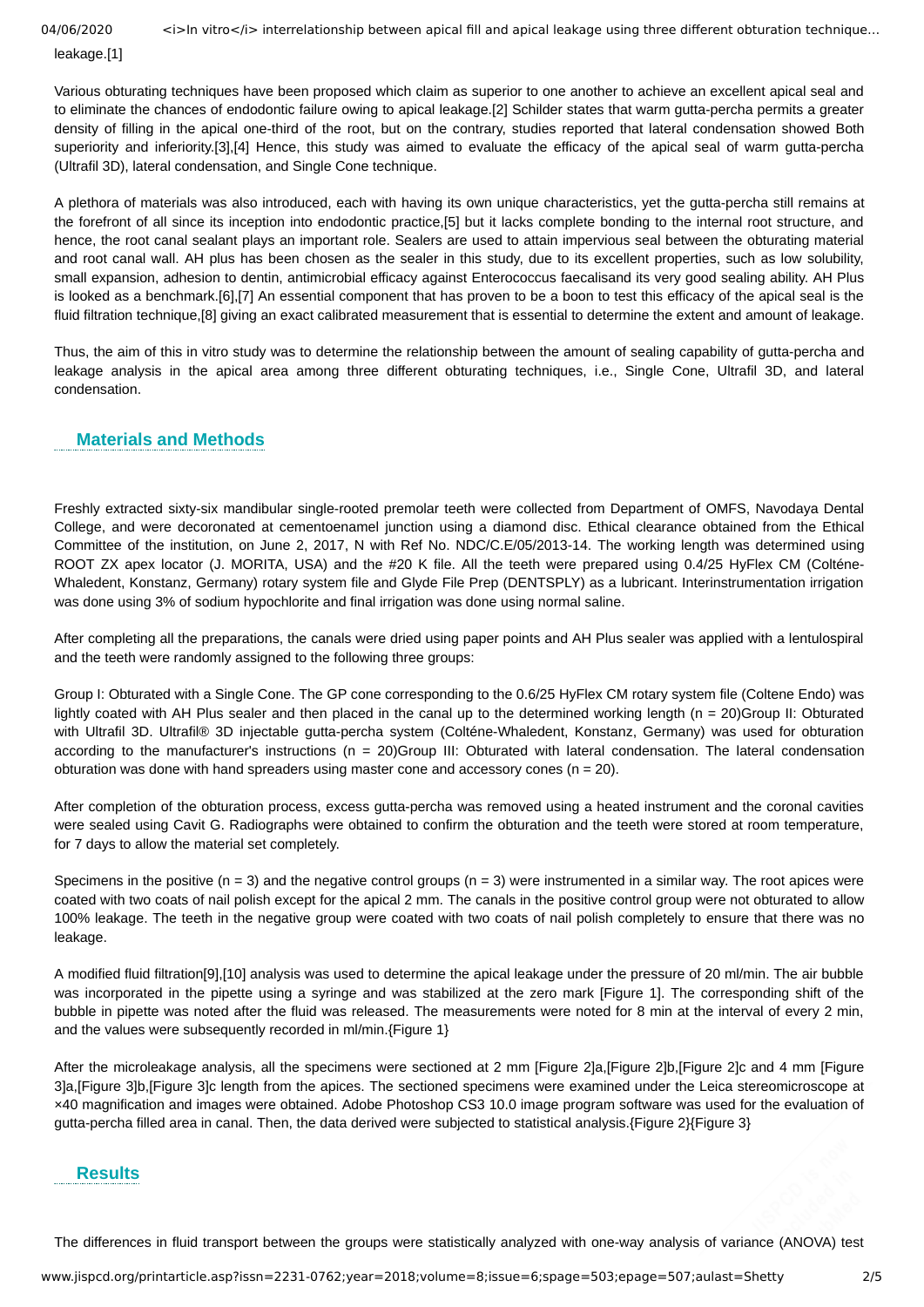04/06/2020 <i>In vitro</i> interrelationship between apical fill and apical leakage using three different obturation technique...

followed with post hoc test Tukey's multiple comparisons. The differences in ratios between the three groups at 2 mm and 4 mm from the apex were analyzed using an ANOVA test followed by post hoc test Tukey's multiple comparisons. The level of significance was set at  $\alpha$  = 0.05. Data were analyzed using Minitab v14.0. Considering the sample size of 20 in each subgroup and level of significance at 5%, the power of study is 99%. The difference among the three root canal obturation techniques was statistically significant (P < 0.0001). The lateral condensation group showed more leakage than the Single Cone and Ultrafil 3D groups [Table 1]. Comparison of the mean leakage values of three groups showed in [Figure 4]. At the 2-mm level, the Single Cone technique yielded significantly higher gutta-percha-filled area than the Ultrafil 3D and lateral condensation techniques (P < 0.0001) [Figure 5]. At 4-mm level, the gutta-percha filled area was greater with the Single Cone than Ultrafil 3D and lateral condensation methods (P < 0.0001), but difference between Ultrafil 3D and lateral condensation was not statistically significant (P > 0.05) [Figure 6].{Table 1}{Figure 4}{Figure 5}{Figure 6}

## **Discussion**

The root canal anatomy is a complex array of many variations. The challenge is to fill the complexities at large. The major objective of endodontic obturation is to completely obliterate and seal the root canal system while maintaining accurate apical control of the filling material.

There had been a debate for a decade on quality of obturation and sealing ability using different techniques such as Single Cone, lateral condensation technique, and recently used injectable obturating techniques.

The present study considered Single Cone, Ultrafil 3D, and lateral condensation obturation techniques. Single-rooted teeth were used in this study mainly because there would be minimum anatomical variation which would help standardize and thus eliminate the confounding factors.

A study performed by Samson E (2013) concluded that the lateral condensation of cold gutta-percha can guarantee a similar seal of canal fillings as can be achieved using thermal methods, in the round canals. The glucose leakage test is a suitable long-term method to evaluate the sealing ability of root canal fillings.[1] Ravanshad S et al. (2004) observed inverse relationship between microleakage and tubular penetration of root canal sealers. Deeper the penetration, lesser is the leakage.[2] Schilder also found that lateral condensation technique tends to give a less homogenous adaptation.[3] We observed that the Single Cone technique gave the best homogenous fill and the least apical leakage compared with lateral condensation. On the contrary, Weller et al. stated that injectable technique demonstrated the best adaptation to the prepared root canal compared with lateral condensation technique.[4] The Ultrafil 3D injectable technique in our study showed moderate adaptability and leakage compared with Single Cone technique and lateral condensation technique. Al-Khafgay et al. concluded from their study that teeth filled with gutta-percha and Adseal sealer using lateral condensation technique showed least apical leakage.[5] Our cross section analysis study revealed that the single cone technique at 2 mm and 4 mm from the apex had the maximum fill than the other two techniques [Table 1] and [Table 2].{Table 2}

Saleh showed that root canal fillings with AH Plus effectively kills E. faecalis in dentin tubules. On the other hand, cytotoxicity of the AH Plus is time limited and is no longer detectable after 4 h of mixing.[6]

A number of techniques are available to check the sealing ability of the filling materials such as linear dye leakage, polymicrobial leakage, diaphanization, radioisotope labeling, electrochemical method, and fluid filtration method. The fluid filtration techniques are the most acceptable, and it has been proven to be more sensitive technique which can be reproducible easily. This technique measures the exact volume of the leakage from the specimen through its calibrated scale, but we made sure of its drawbacks such as change of leakage by change in pressure and decrease of leakage over time.[7],[8] Javidi et al. have found this technique to be quite efficient in the evaluation of the microleakage of dental materials through their pilot study.[9] Ismail et al. reported that in the amount of mean, leakage in their study was much less in the Single Cone technique than cold lateral condensation using ProTaper rotary instrument.[10] Tasdemir et al. observed that Single Cone technique gives a greater gutta-percha fill in the apical 2 mm from the apex than the lateral condensation technique.[11]

On the contrary, Lieven et al. and Rageshwari et al. found that the quality of obturation with warm gutta-percha was better than the tapered single-cone technique. Further, they added that root canal morphology influences gutta-percha adjustment and the residual fragments on the root canal reduces the sealing ability.[12],[13] Perez Heredic et al. in a study found that there was no statistical difference found between the microleakage among Ultrafil 3D and lateral condensation canals, suggesting that thermal condensation technique was not superior to cold condensation.[14]

Laslami et al. (2018) conducted a study to define the relationship between the apical preparation diameter and the apical sealing ability to highlight the importance of the preservation of the diameter and the original position of the apical foramen and they stated as the three different apical preparation sizes showed no statistically significant differences regarding the apical microleakage. However, the most important infiltration was observed in the group prepared with the largest apical diameter.[15]

www.jispcd.org/printarticle.asp?issn=2231-0762;year=2018;volume=8;issue=6;spage=503;epage=507;aulast=Shetty 3/5 Our study was in agreement with Inan et al. where the mean value of leakage of Single Cone-matched taper gutta-percha was less than that of lateral condensation.[16] We found that the amount of the apical microleakage for the Single Cone technique was less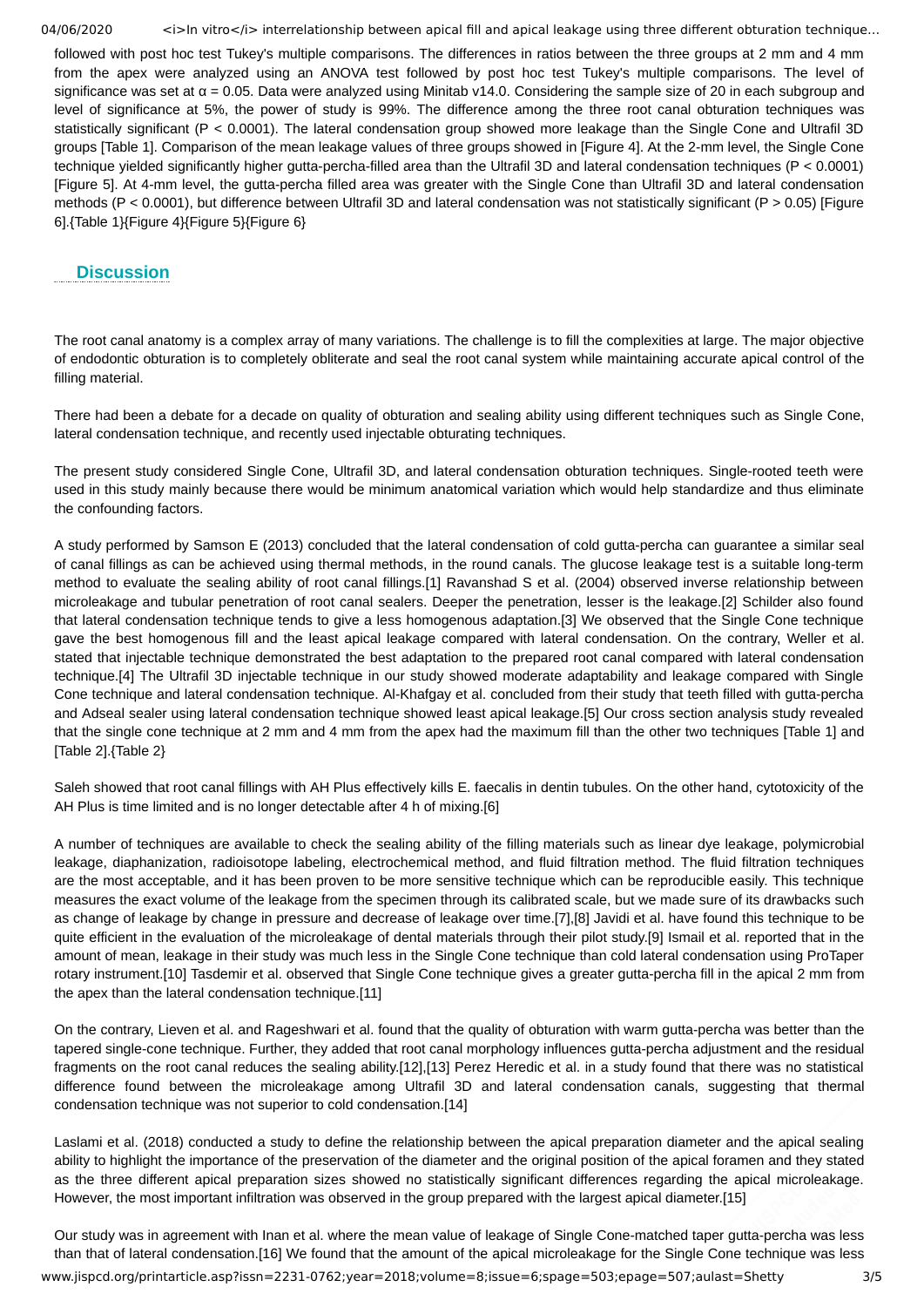04/06/2020 <i>In vitro</i>interrelationship between apical fill and apical leakage using three different obturation technique...

and the gutta-percha in the apical one-third was more than that for lateral condensation and Ultrafil 3D. Peng Li et al. did a metaanalysis of the literature evidence available and concluded that filing is harder to control with warm gutta-percha technique, even though a more uniform mass is obtained, as there is always a possibility of underfilling or overfilling within it. The lateral condensation technique is more economical and less probabilities of overfilling exist, but render a less homogenous mass.[17] In this study, Single Cone technique proved to overcome all the above-mentioned drawbacks of the rest of two obturating methods as being most efficient and does not result in operator fatigue.

## **Conclusion**

The present study concluded that Single Cone obturation technique exhibited more gutta-percha filled area in the canal which led to decreased apical leakage than Ultrafil 3D and lateral condensation techniques, proving to be more effective in achieving a complete 3D apical seal.

Financial support and sponsorship

Nil.

Conflicts of interest

There are no conflicts of interest.

# **References**

- 1 Samson E, Kulkarni S, Kumar SC, Likhitkar M. An *in vitro* examination and comparison of sealing abilities of 3 different obturating techniques-lateral condensation, obtura II, thermafill. J Int Oral Health 2013;5:35-43.
- 2 Ravanshad S, Khayat A. An *in vitro* evaluation of apical seal ability of thermafill obturation versus lateral condensation. J Dent TUMS 2016;1:48-55.
- 3 Schilder H. Filling root canals in three dimensions. Dent Univ North Am 2015;11:723-44.
- 4 Weller RN, Kimbrough WF, Anderson RW. A comparison of thermoplastic obturation techniques: Adaptation to the canal walls. J Endod 1997;23:703-6.
- 5 Al-Khafagy HH, Rehman MM, Noorani TY. Apical leakage of three different obturation techniques. J Pak Dent Assoc 2009;18:5-8.
- 6 Saleh IM, Ruyter IE, Haapasalo M, Ørstavik D. Survival of *Enterococcus faecalis* in infected dentinal tubules after root canal filling with different root canal sealers *in vitro*. Int Endod J 2004;37:193-8.
- 7 Kardon BP, Kuttler S, Hardigan P, Dorn SO. An *in vitro* evaluation of the sealing ability of a new root-canal-obturation system. J Endod 2003;29:658-61.
- 8 Youngson CC, Jones JC, Fox K, Smith IS, Wood DJ, Gale M. A fluid filtration and clearing technique to assess microleakage associated with three dentine bonding systems. J Dent 1999;27:223-33.
- 9 Javidi M, Naghavi N, Roohani E. Assembling of fluid filtration system for quantative analysis of microleakage in dental materials. Iran Endod J 2008;3:68-72.
- 10 Sabah A Ismail, Al-Ashou WMO, Al-Askary RA. Evaluation of the Apical Seal in Root Canals Prepared with Rotary Pro Taper Files and Obturated by Different Methods. Al- Rafidian Dent J 2011;11:390-96.
- 11 Tasdemir T, Yesilyurt C, Ceyhanli KT, Celik D, Er K. Evaluation of apical filling after root canal filling by 2 different techniques. J Can Dent Assoc 2009;75:201a-201d.
- 12 Robberecht L, Colard T, Claisse-Crinquette A. Qualitative evaluation of two endodontic obturation techniques: Tapered single-cone method versus warm vertical condensation and injection system: An *in vitro* study. J Oral Sci 2012;54:99-104.
- 13 Rajeshwari P, Gopikrishna V, Parmeshwaran A, Gupta T, Kandaswamy D.*In vitro* evaluation of apical micro leakage of thermafil and obtura II heated gutta percha in comparison with cold lateral condensation using fluid filtration system. Endodontology 2005;17:24-31.
- 14 Perez Heredic M, Gonzalez JC, Luque CMF, Rodriquez MP. Apical seal and comparison of low temperature thermoplasticized and gutta percha technique and lateral condensation with two different master cones. Med Oral Path Oral Cir Bucal 2007;12:E 175-9.
- 15 Laslami K, Dhoum S, El Harchi A, Benkiran I. Relationship between the apical preparation diameter and the apical seal: An *in vitro* study. Int J Dent 2018;2018:2327854. Al-Haddad A, Che Ab Aziz ZA. Bioceramic-based root canal sealers: A review. Int J Biomater 2016;2016:9753210.
- 16 Inan U, Aydin C, Tunca YM, Basak F. *In Vitro* Evaluation of Matched Taper Single Cone Obturation with a fluid filtration Method. J Can Dent Assoc 2009;75:123a-123c.
- 17 Peng Li, Ye L, Tan H, Zhou X. Outcome of Root Canal Obturation by Warm Gutta- Percha versus Cold Lateral Condensation: A Meta Analysis. J Endod 2007;33:106-9.